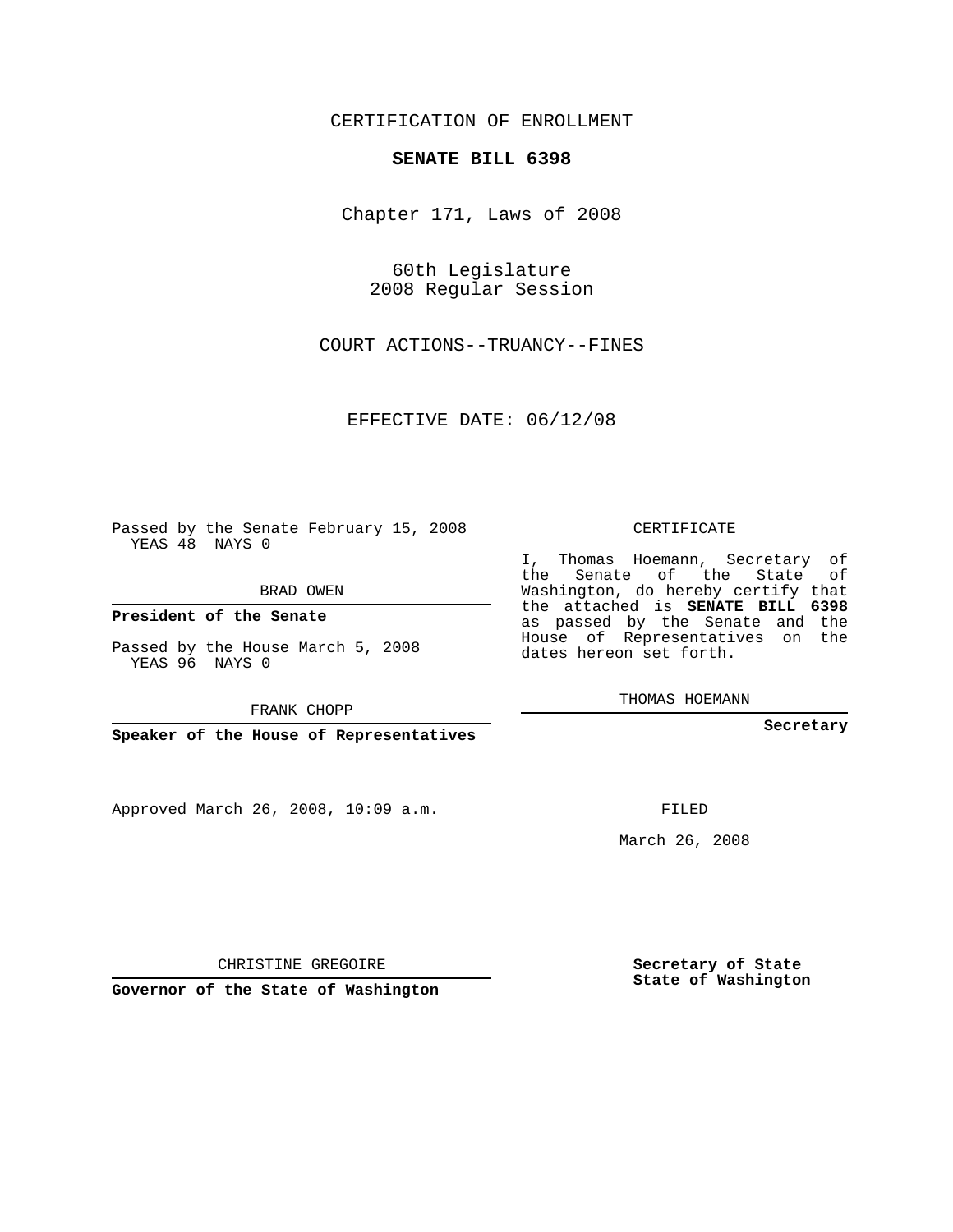## **SENATE BILL 6398** \_\_\_\_\_\_\_\_\_\_\_\_\_\_\_\_\_\_\_\_\_\_\_\_\_\_\_\_\_\_\_\_\_\_\_\_\_\_\_\_\_\_\_\_\_

\_\_\_\_\_\_\_\_\_\_\_\_\_\_\_\_\_\_\_\_\_\_\_\_\_\_\_\_\_\_\_\_\_\_\_\_\_\_\_\_\_\_\_\_\_

Passed Legislature - 2008 Regular Session

## **State of Washington 60th Legislature 2008 Regular Session**

**By** Senators Stevens and Hargrove

Read first time 01/16/08. Referred to Committee on Human Services & Corrections.

 AN ACT Relating to fines levied in truancy court actions; and amending RCW 28A.225.090.

BE IT ENACTED BY THE LEGISLATURE OF THE STATE OF WASHINGTON:

 **Sec. 1.** RCW 28A.225.090 and 2002 c 175 s 29 are each amended to read as follows:

 (1) A court may order a child subject to a petition under RCW 28A.225.035 to do one or more of the following:

 (a) Attend the child's current school, and set forth minimum 9 attendance requirements, including suspensions;

 (b) If there is space available and the program can provide educational services appropriate for the child, order the child to attend another public school, an alternative education program, center, a skill center, dropout prevention program, or another public educational program;

 (c) Attend a private nonsectarian school or program including an education center. Before ordering a child to attend an approved or certified private nonsectarian school or program, the court shall: (i) Consider the public and private programs available; (ii) find that placement is in the best interest of the child; and (iii) find that the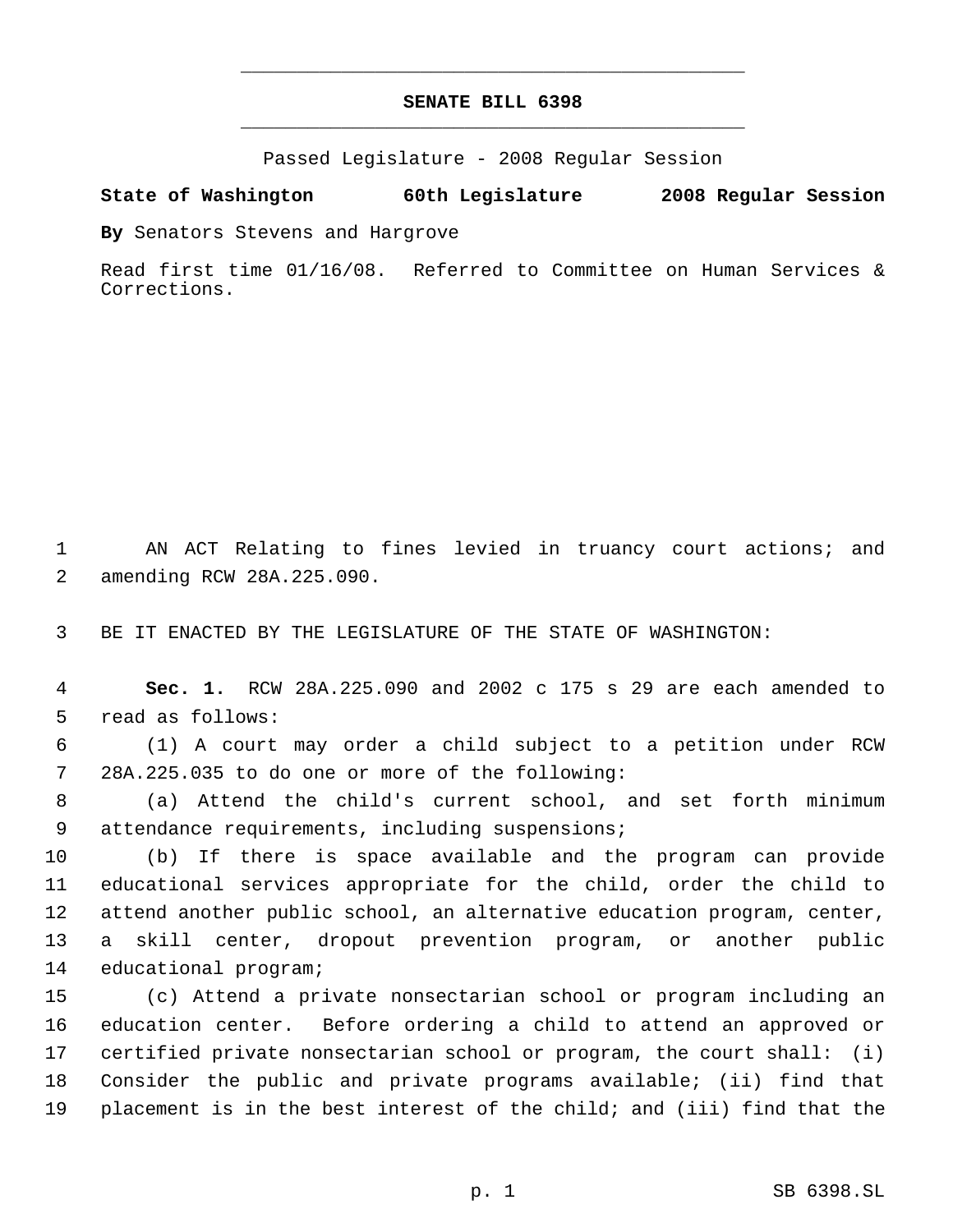private school or program is willing to accept the child and will not charge any fees in addition to those established by contract with the student's school district. If the court orders the child to enroll in a private school or program, the child's school district shall contract with the school or program to provide educational services for the child. The school district shall not be required to contract for a weekly rate that exceeds the state general apportionment dollars calculated on a weekly basis generated by the child and received by the district. A school district shall not be required to enter into a contract that is longer than the remainder of the school year. A school district shall not be required to enter into or continue a contract if the child is no longer enrolled in the district;

 (d) Be referred to a community truancy board, if available; or (e) Submit to testing for the use of controlled substances or alcohol based on a determination that such testing is appropriate to the circumstances and behavior of the child and will facilitate the child's compliance with the mandatory attendance law and, if any test ordered under this subsection indicates the use of controlled substances or alcohol, order the minor to abstain from the unlawful consumption of controlled substances or alcohol and adhere to the recommendations of the drug assessment at no expense to the school.

 (2) If the child fails to comply with the court order, the court may order the child to be subject to detention, as provided in RCW 7.21.030(2)(e), or may impose alternatives to detention such as community restitution. Failure by a child to comply with an order issued under this subsection shall not be subject to detention for a period greater than that permitted pursuant to a civil contempt proceeding against a child under chapter 13.32A RCW.

 (3) Any parent violating any of the provisions of either RCW 28A.225.010, 28A.225.015, or 28A.225.080 shall be fined not more than 31 twenty-five dollars for each day of unexcused absence from school. The court shall remit fifty percent of the fine collected under this section to the child's school district. It shall be a defense for a parent charged with violating RCW 28A.225.010 to show that he or she exercised reasonable diligence in attempting to cause a child in his or her custody to attend school or that the child's school did not perform its duties as required in RCW 28A.225.020. The court may order the parent to provide community restitution instead of imposing a fine.